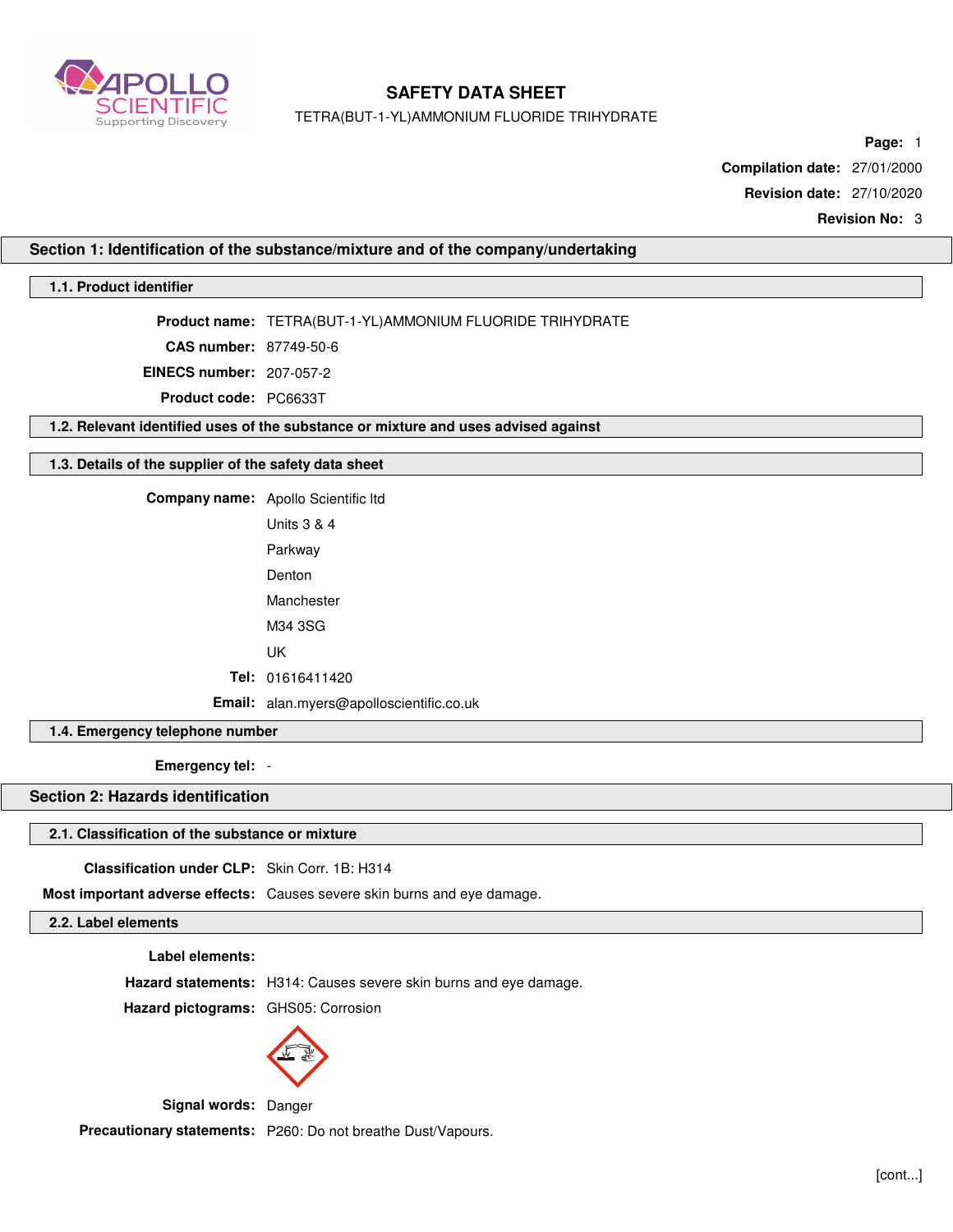#### TETRA(BUT-1-YL)AMMONIUM FLUORIDE TRIHYDRATE

**Page:** 2

P271: Use only outdoors or in a well-ventilated area.

P280: Wear protective gloves/protective clothing/eye protection/face protection.

### **2.3. Other hazards**

**PBT:** This product is not identified as a PBT/vPvB substance.

### **Section 3: Composition/information on ingredients**

#### **3.1. Substances**

**Chemical identity:** TETRA(BUT-1-YL)AMMONIUM FLUORIDE TRIHYDRATE

**CAS number:** 87749-50-6

**EINECS number:** 207-057-2

### **Section 4: First aid measures**

# **4.1. Description of first aid measures**

| <b>Skin contact:</b> Remove all contaminated clothes and footwear immediately unless stuck to skin. |
|-----------------------------------------------------------------------------------------------------|
| Drench the affected skin with running water for 10 minutes or longer if substance is still          |
| on skin. Transfer to hospital if there are burns or symptoms of poisoning.                          |
|                                                                                                     |

- **Eye contact:** Bathe the eye with running water for 15 minutes. Transfer to hospital for specialist examination.
	- **Ingestion:** Wash out mouth with water. Do not induce vomiting. Give 1 cup of water to drink every 10 minutes. If unconscious, check for breathing and apply artificial respiration if necessary. If unconscious and breathing is OK, place in the recovery position. Transfer to hospital as soon as possible.
	- **Inhalation:** Remove casualty from exposure ensuring one's own safety whilst doing so. If unconscious and breathing is OK, place in the recovery position. If conscious, ensure the casualty sits or lies down. If breathing becomes bubbly, have the casualty sit and provide oxygen if available. Transfer to hospital as soon as possible.

#### **4.2. Most important symptoms and effects, both acute and delayed**

**Skin contact:** Blistering may occur. Progressive ulceration will occur if treatment is not immediate.

**Eye contact:** Corneal burns may occur. May cause permanent damage.

- **Ingestion:** Corrosive burns may appear around the lips. Blood may be vomited. There may be bleeding from the mouth or nose.
- **Inhalation:** There may be shortness of breath with a burning sensation in the throat. Exposure may cause coughing or wheezing.

#### **4.3. Indication of any immediate medical attention and special treatment needed**

#### **Section 5: Fire-fighting measures**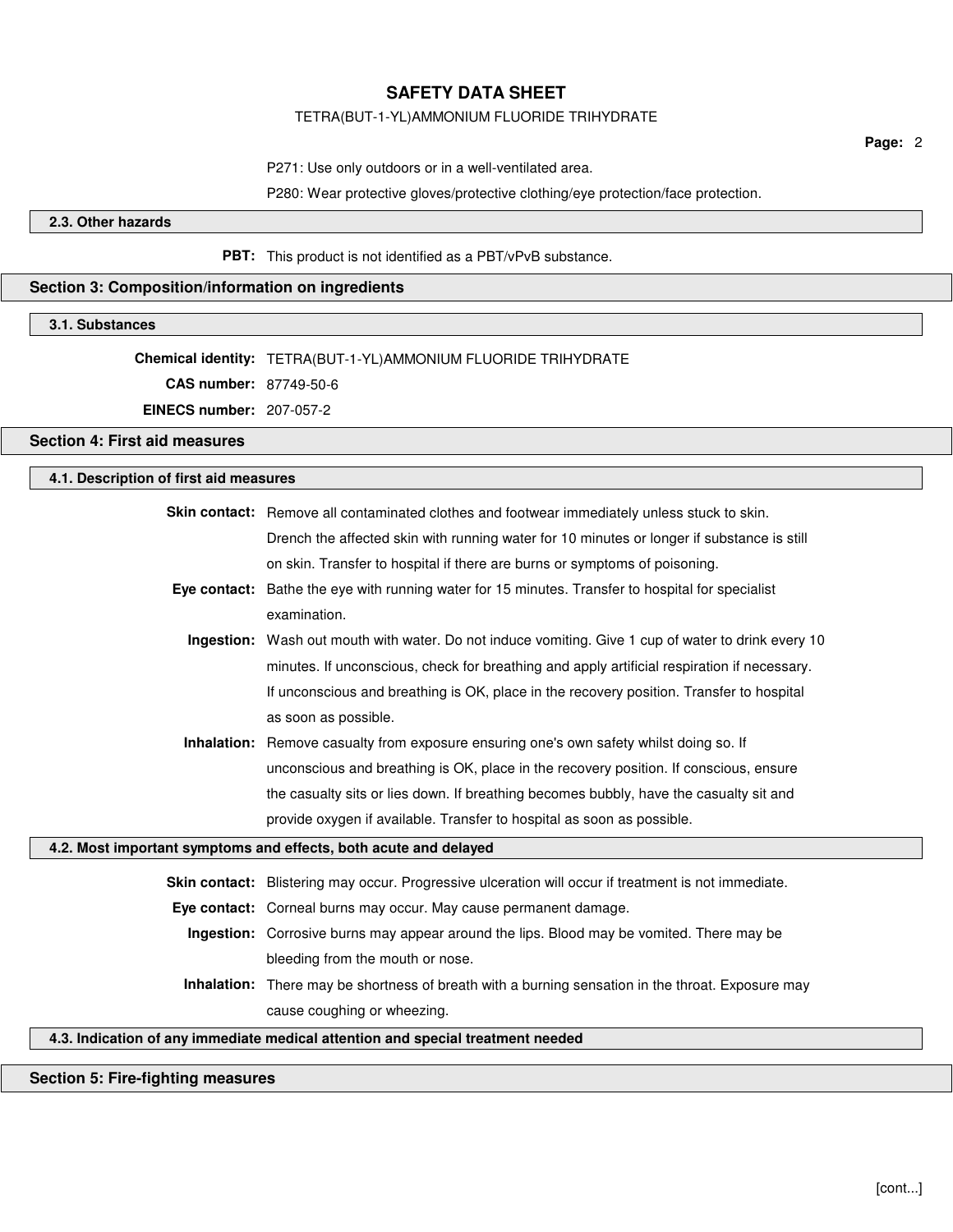# TETRA(BUT-1-YL)AMMONIUM FLUORIDE TRIHYDRATE

|                                                            |                                                                                                                     | Page: 3 |
|------------------------------------------------------------|---------------------------------------------------------------------------------------------------------------------|---------|
| 5.1. Extinguishing media                                   |                                                                                                                     |         |
|                                                            | Extinguishing media: Carbon dioxide, dry chemical powder, foam. Suitable extinguishing media for the                |         |
|                                                            | surrounding fire should be used. Use water spray to cool containers.                                                |         |
| 5.2. Special hazards arising from the substance or mixture |                                                                                                                     |         |
|                                                            |                                                                                                                     |         |
|                                                            | Exposure hazards: Corrosive. In combustion emits toxic fumes. Nitrogen oxides (NOx). Hydrogen fluoride              |         |
|                                                            | $(HF)$ .                                                                                                            |         |
| 5.3. Advice for fire-fighters                              |                                                                                                                     |         |
|                                                            | Advice for fire-fighters: Wear self-contained breathing apparatus. Wear protective clothing to prevent contact      |         |
|                                                            | with skin and eyes.                                                                                                 |         |
| Section 6: Accidental release measures                     |                                                                                                                     |         |
|                                                            | 6.1. Personal precautions, protective equipment and emergency procedures                                            |         |
|                                                            | Personal precautions: Notify the police and fire brigade immediately. If outside keep bystanders upwind and         |         |
|                                                            | away from danger point. Mark out the contaminated area with signs and prevent access                                |         |
|                                                            | to unauthorised personnel. Do not attempt to take action without suitable protective                                |         |
|                                                            | clothing - see section 8 of SDS. Do not create dust.                                                                |         |
|                                                            |                                                                                                                     |         |
| 6.2. Environmental precautions                             |                                                                                                                     |         |
|                                                            | Environmental precautions: Do not discharge into drains or rivers.                                                  |         |
| 6.3. Methods and material for containment and cleaning up  |                                                                                                                     |         |
|                                                            | Clean-up procedures: Clean-up should be dealt with only by qualified personnel familiar with the specific           |         |
|                                                            | substance. Transfer to a closable, labelled salvage container for disposal by an                                    |         |
|                                                            | appropriate method.                                                                                                 |         |
| 6.4. Reference to other sections                           |                                                                                                                     |         |
| Section 7: Handling and storage                            |                                                                                                                     |         |
| 7.1. Precautions for safe handling                         |                                                                                                                     |         |
|                                                            |                                                                                                                     |         |
|                                                            | Handling requirements: Avoid direct contact with the substance. Ensure there is sufficient ventilation of the area. |         |
|                                                            | Do not handle in a confined space. Avoid the formation or spread of dust in the air. Only                           |         |
|                                                            | use in fume hood.                                                                                                   |         |
|                                                            | 7.2. Conditions for safe storage, including any incompatibilities                                                   |         |
|                                                            | Storage conditions: Store in a cool, well ventilated area. Keep container tightly closed. Product is                |         |
|                                                            | hygroscopic. Take precautions to avoid contact with atmospheric moisture. Store under                               |         |
|                                                            | Argon.                                                                                                              |         |
|                                                            | Suitable packaging: Must only be kept in original packaging.                                                        |         |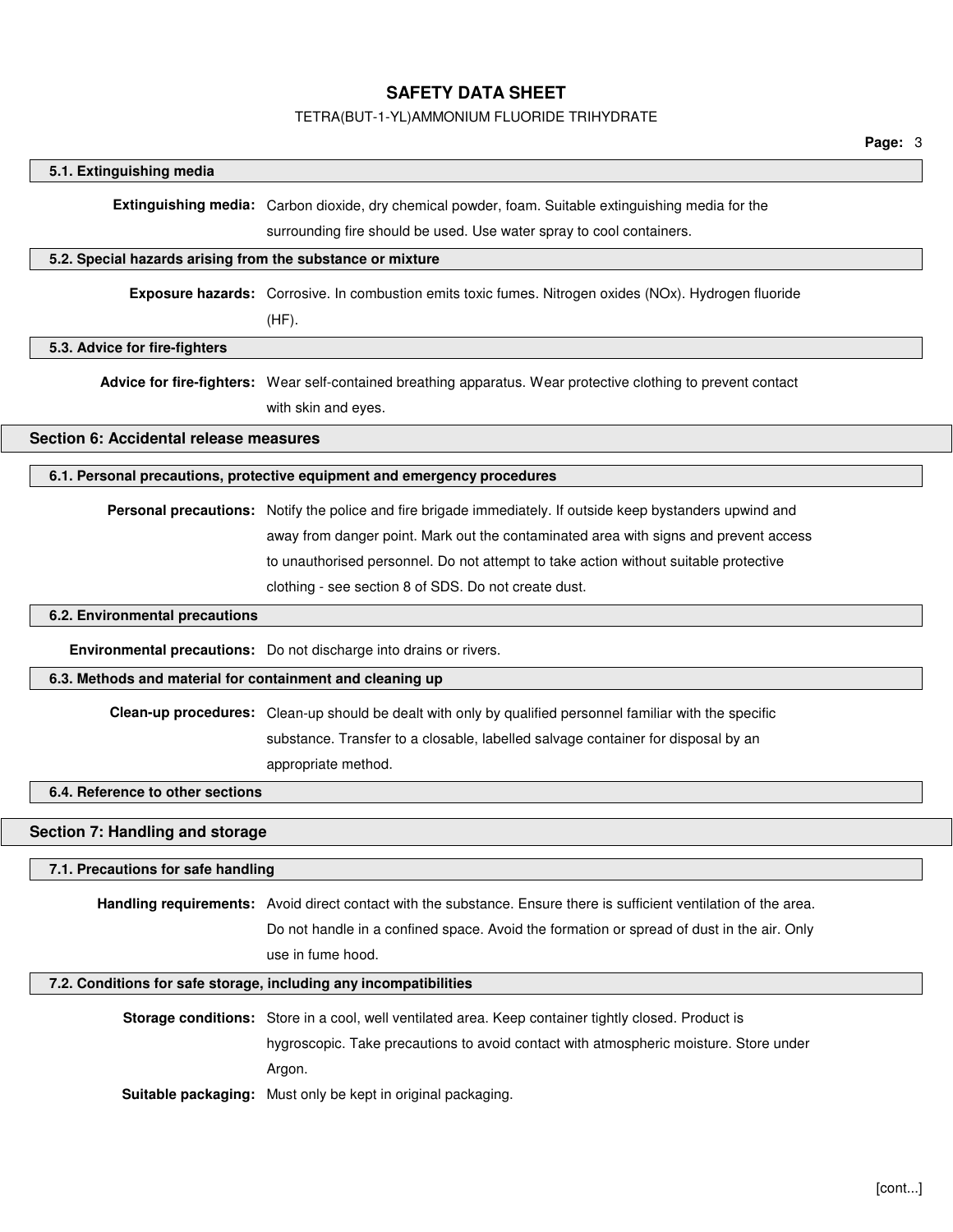### TETRA(BUT-1-YL)AMMONIUM FLUORIDE TRIHYDRATE

**Page:** 4

# **7.3. Specific end use(s)**

**Specific end use(s):** No data available.

# **Section 8: Exposure controls/personal protection**

#### **8.1. Control parameters**

**Workplace exposure limits:** No data available.

# **DNEL/PNEC Values**

**DNEL / PNEC** No data available.

**8.2. Exposure controls**

|                                            | Engineering measures: Ensure there is sufficient ventilation of the area.                                      |  |
|--------------------------------------------|----------------------------------------------------------------------------------------------------------------|--|
|                                            | Respiratory protection: Self-contained breathing apparatus must be available in case of emergency. Respiratory |  |
|                                            | protective device with particle filter.                                                                        |  |
| <b>Hand protection:</b> Protective gloves. |                                                                                                                |  |
|                                            | Eye protection: Tightly fitting safety goggles. Ensure eye bath is to hand.                                    |  |
|                                            | <b>Skin protection:</b> Protective clothing.                                                                   |  |

# **Section 9: Physical and chemical properties**

## **9.1. Information on basic physical and chemical properties**

| <b>State: Solid</b>                                     |                                                  |                                             |                                  |
|---------------------------------------------------------|--------------------------------------------------|---------------------------------------------|----------------------------------|
|                                                         | <b>Colour:</b> White to yellow                   |                                             |                                  |
| <b>Evaporation rate:</b> No data available.             |                                                  |                                             |                                  |
|                                                         | <b>Oxidising:</b> Non-oxidising (by EC criteria) |                                             |                                  |
| <b>Solubility in water: Soluble</b>                     |                                                  |                                             |                                  |
|                                                         | Viscosity: No data available.                    |                                             |                                  |
| <b>Boiling point/range C:</b> No data available.        |                                                  | Melting point/range $\textdegree$ C: 54-63  |                                  |
| <b>Flammability limits %: lower:</b> No data available. |                                                  |                                             | <b>upper:</b> No data available. |
|                                                         | <b>Flash point C:</b> No data available.         | Part.coeff. n-octanol/water: log Pow: 0.047 |                                  |
| Autoflammability°C: No data available.                  |                                                  | Vapour pressure: No data available.         |                                  |
| <b>Relative density:</b> No data available.             |                                                  |                                             | <b>pH:</b> No data available.    |
|                                                         | <b>VOC g/l:</b> No data available.               |                                             |                                  |

### **9.2. Other information**

**Other information:** No data available.

# **Section 10: Stability and reactivity**

**10.1. Reactivity**

**Reactivity:** Stable under recommended transport or storage conditions.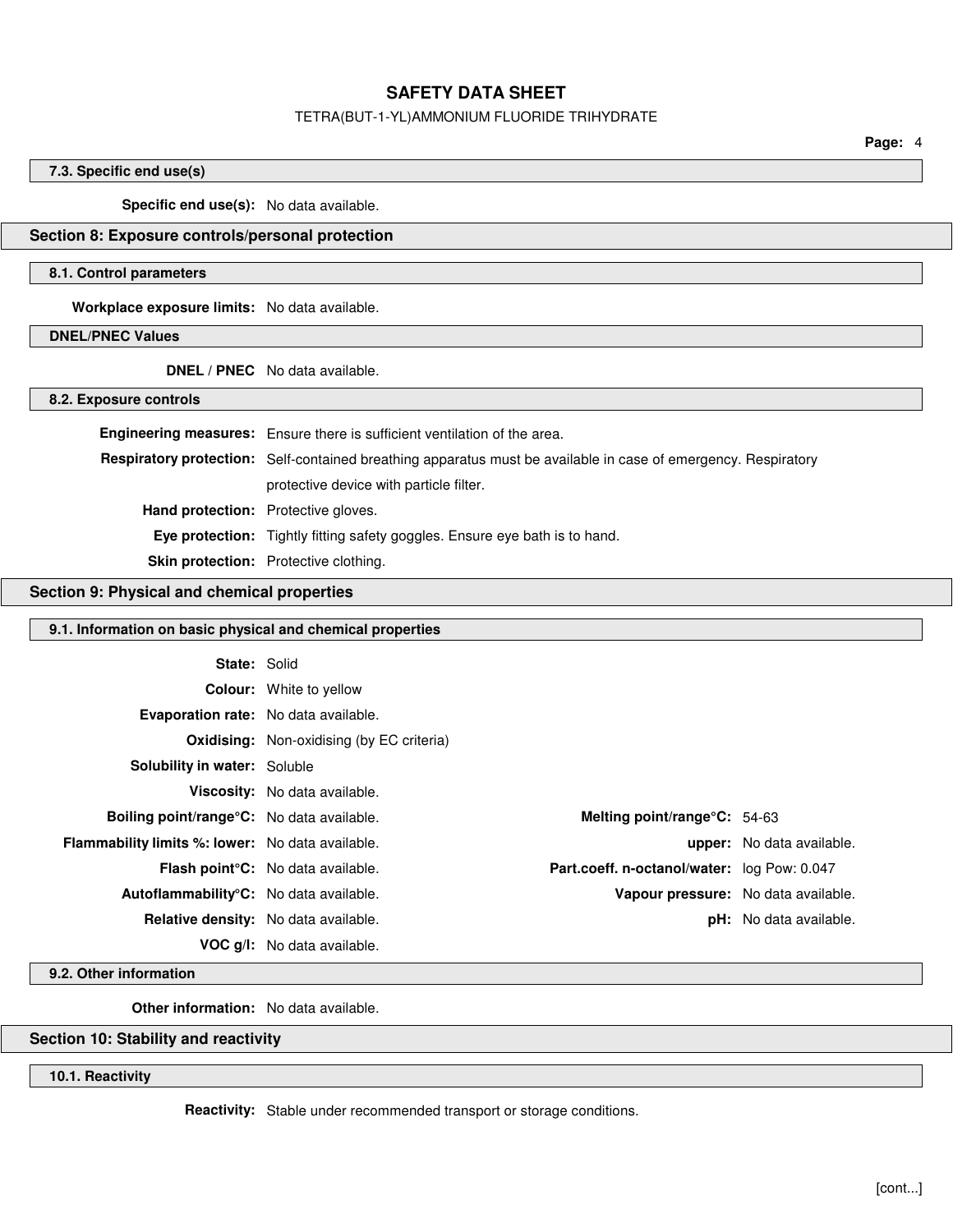#### TETRA(BUT-1-YL)AMMONIUM FLUORIDE TRIHYDRATE

#### **10.2. Chemical stability**

**Chemical stability:** Stable under normal conditions.

#### **10.3. Possibility of hazardous reactions**

**Hazardous reactions:** Hazardous reactions will not occur under normal transport or storage conditions.

#### **10.4. Conditions to avoid**

**Conditions to avoid:** Heat. Moist air. Humidity.

## **10.5. Incompatible materials**

**Materials to avoid:** Strong oxidising agents. Strong acids.

#### **10.6. Hazardous decomposition products**

Haz. decomp. products: In combustion emits toxic fumes of carbon dioxide / carbon monoxide. Nitrogen oxides

(NOx). Hydrogen fluoride (HF).

# **Section 11: Toxicological information**

#### **11.1. Information on toxicological effects**

#### **Relevant hazards for product:**

| Hazard                                 | Route | Basis                 |
|----------------------------------------|-------|-----------------------|
| <sup>l</sup> Skin corrosion/irritation | DRM   | Hazardous: calculated |
| Serious eye damage/irritation          | OPT   | Hazardous: calculated |

#### **Symptoms / routes of exposure**

**Skin contact:** Blistering may occur. Progressive ulceration will occur if treatment is not immediate.

**Eye contact:** Corneal burns may occur. May cause permanent damage.

**Ingestion:** Corrosive burns may appear around the lips. Blood may be vomited. There may be bleeding from the mouth or nose.

**Inhalation:** There may be shortness of breath with a burning sensation in the throat. Exposure may cause coughing or wheezing.

### **Section 12: Ecological information**

### **12.1. Toxicity**

**Ecotoxicity values:** No data available.

#### **12.2. Persistence and degradability**

**Persistence and degradability:** No data available.

#### **12.3. Bioaccumulative potential**

**Bioaccumulative potential:** No data available.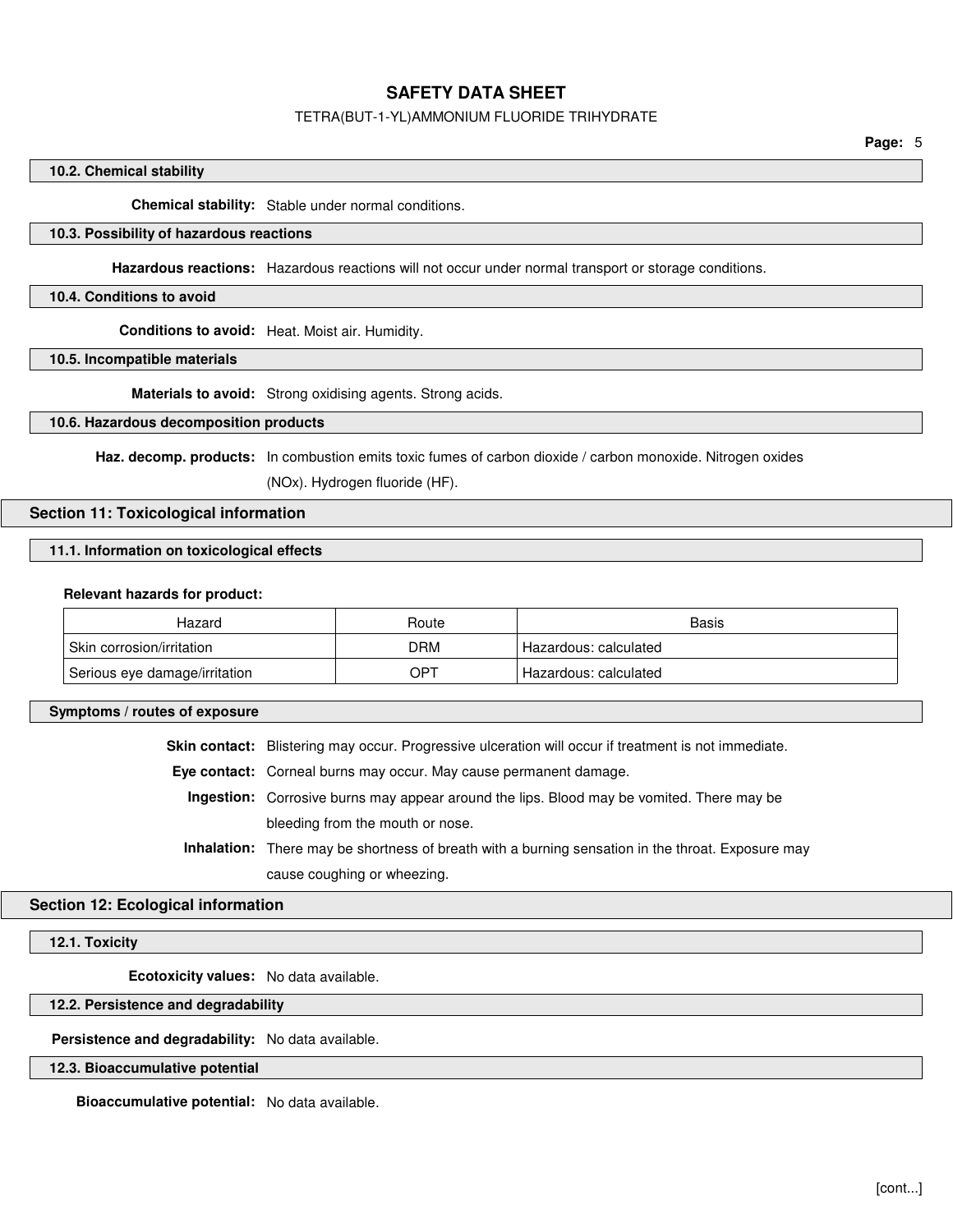#### TETRA(BUT-1-YL)AMMONIUM FLUORIDE TRIHYDRATE

**Page:** 6

#### **12.4. Mobility in soil**

**Mobility:** No data available.

#### **12.5. Results of PBT and vPvB assessment**

**PBT identification:** This product is not identified as a PBT/vPvB substance.

#### **12.6. Other adverse effects**

**Other adverse effects:** No data available.

### **Section 13: Disposal considerations**

#### **13.1. Waste treatment methods**

**Disposal operations:** Transfer to a suitable container and arrange for collection by specialised disposal company. MATERIAL SHOULD BE DISPOSED OF IN ACCORDANCE WITH LOCAL, STATE AND FEDERAL REGULATIONS **Disposal of packaging:** Dispose of as special waste in compliance with local and national regulations Observe all federal, state and local environmental regulations.

**NB:** The user's attention is drawn to the possible existence of regional or national regulations regarding disposal.

# **Section 14: Transport information**

### **14.1. UN number**

**UN number:** UN1759

**14.2. UN proper shipping name**

**Shipping name:** CORROSIVE SOLID, N.O.S.

(Tetrakis(but-1-yl)ammonium fluoride trihydrate)

**14.3. Transport hazard class(es)**

**Transport class:** 8

**14.4. Packing group**

**Packing group:** III

**14.5. Environmental hazards**

**Environmentally hazardous:** No **Marine pollutant:** No **Marine pollutant:** No

**14.6. Special precautions for user**

**Tunnel code:** E

**Transport category:** 3

### **Section 15: Regulatory information**